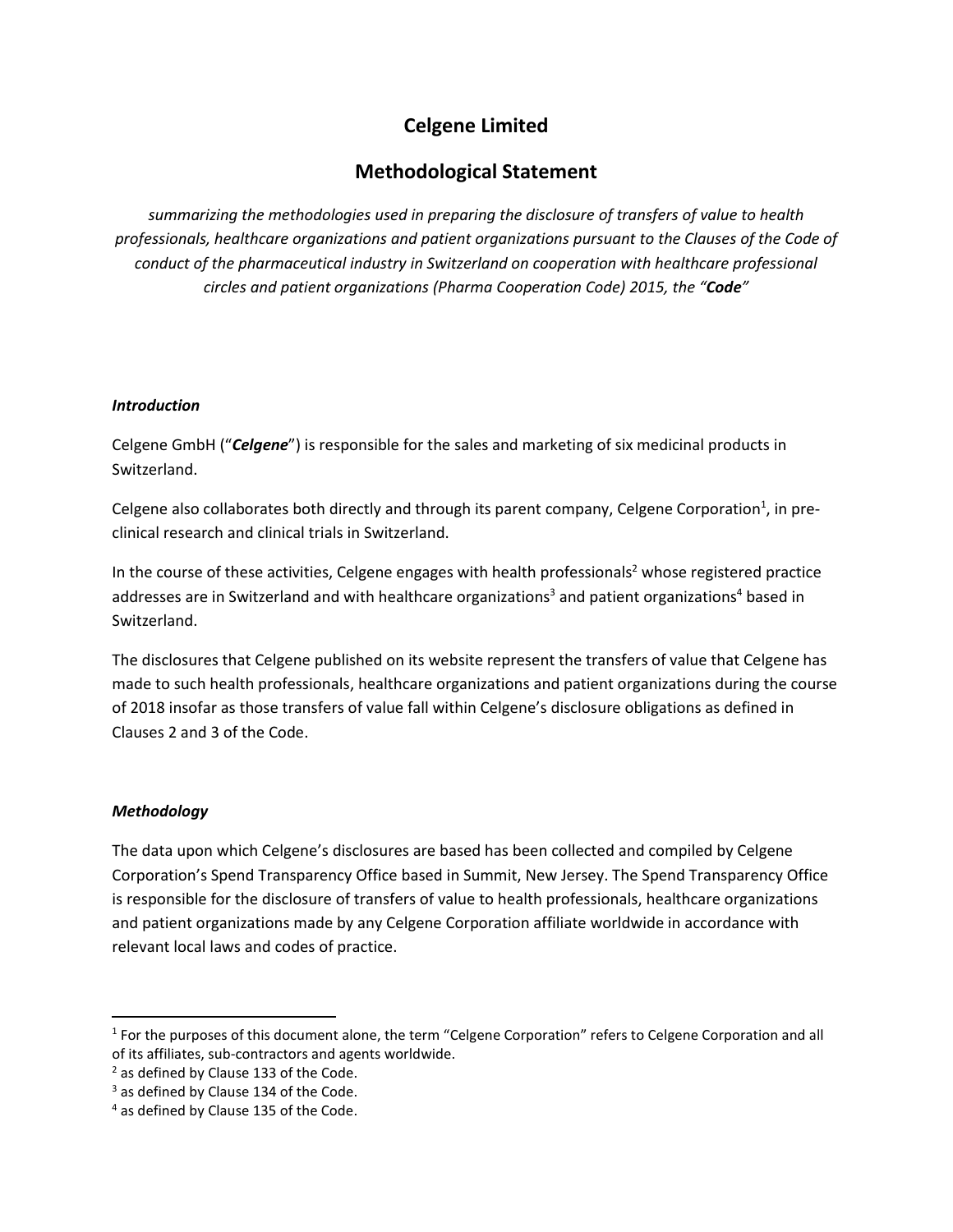In order to prepare for compliance with Clause 2 and 3 of the Code, the Spend Transparency Office first identified all of the possible sources of information within the Celgene Corporation finance system and held by third party vendors that could identify any and all payments made by Celgene. Using information supplied by IMS Health, verified and supplemented by various commercial operations resources within Celgene and Celgene Corporation, publically available information and information from third party vendors, the Spend Transparency Office narrowed down the list of payees to those that fell within the definitions of health professional, healthcare organisation and patient organizations, as set out in Clause 13 of the Code. Celgene used the IMS OneKey Code as a unique identifier of any given health professional.

On the basis of these data Celgene has used its best endeavours to disclose on its website all direct and indirect transfers of value made between 1 January 2018 and 31 December 2018 inclusive that fall within its disclosure obligations as set out in Clause 2 and 3 of the Code, applying the relevant definitions contained therein. Celgene undertakes to publish promptly on its website any corrections or additions that may be required as a result of knowledge acquired after the date the disclosures are submitted.

# *Third parties*

Celgene has included in its contractual templates, on the basis of which it contracts with all third parties, a binding clause requiring the third party to notify to Celgene all transfers of value made to health professionals, healthcare organizations and patient organizations. Celgene has used its best endeavours to include all such transfers of value so notified within the scope of its disclosures on the website.

#### *Distributors*

Celgene does not market its products through distributors in Switzerland.

#### *Cross border transactions*

Celgene Spend Transparency Office has worked with all of Celgene's functions and affiliates worldwide to capture data relating to transfers of value made by them to health professionals with their practice address in Switzerland and healthcare organizations and patient organizations based in Switzerland. Celgene has used its best endeavours to include all such transfers of value within its disclosures on the website.

#### *Consent*

Celgene has used its best endeavours to seek consent from all health professionals to disclosure on an individual basis, naming the recipient and identifying the value of the transfer. To this end, Celgene has incorporated a binding clause to this effect in its contractual templates on the basis of which, pursuant to Celgene's relevant policies, all such engagements should proceed.